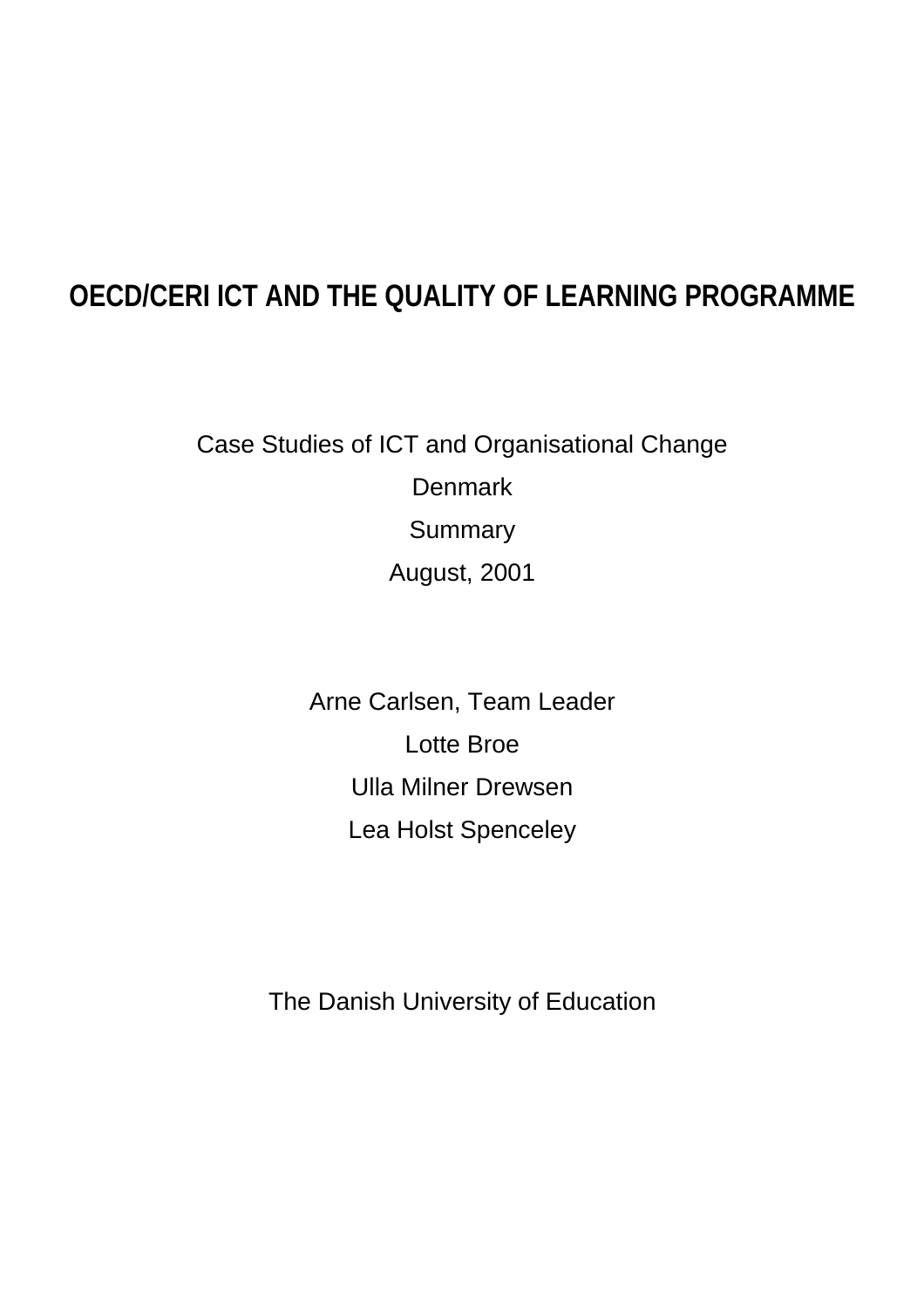# Contents

| A short explanation of concepts and projects mentioned in the school descriptions 9 |     |
|-------------------------------------------------------------------------------------|-----|
|                                                                                     |     |
|                                                                                     |     |
|                                                                                     |     |
|                                                                                     |     |
|                                                                                     |     |
|                                                                                     | .18 |
|                                                                                     |     |
|                                                                                     | 21  |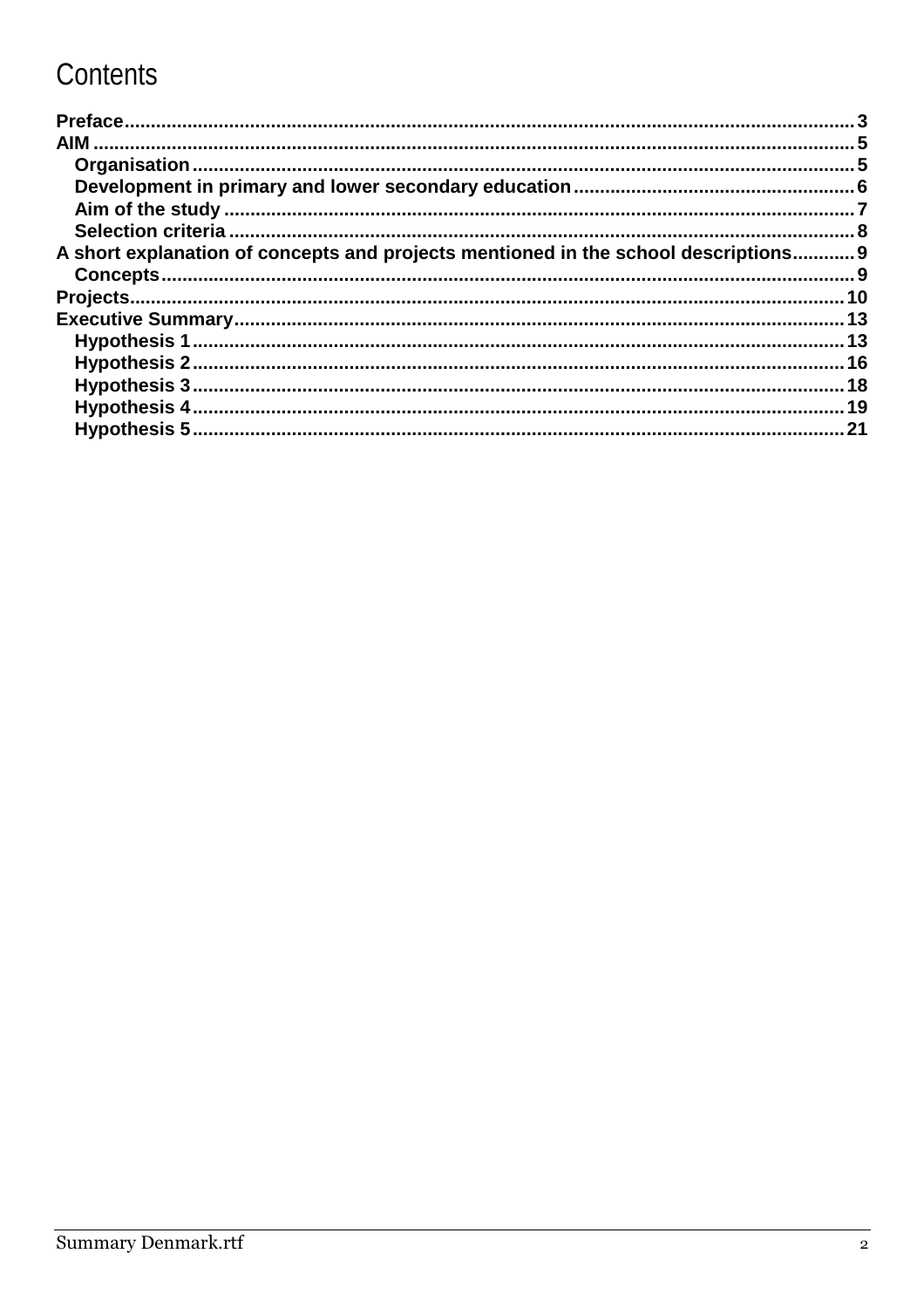# **Preface Preface**

The present case study was carried out as part of the Danish participation in the OECD framework project Schooling for Tomorrow.

The study forms part of a major project on ICT and the Quality of Learning initiated in 1998. The project comprises three themes: criteria for software quality, market problems and partnerships between the public and the private sector and research in the consequences for the academic standards.

The third theme has developed into an effort in Research and Evaluation. Here the case study makes up the third of four activities:

- 1. Construction of an international network of researchers and educators to work with evaluation.
- 2. Identification and development of a series of quantitative and qualitative methods for evaluation of the consequences of ICT to learning.
- 3. Analysis of leading examples of good practice in the use of ICT as a means of promoting educational innovation and changes in schools and other educational institutions.
- 4. Development of techniques based on research and analysis aiming at evaluating the importance of ICT=s consequences for academic standards and teaching in classrooms.

Denmark joined the project in May 1999 and the Ministry of Education asked the former Danish National Institute for Educational Research to contribute to the study with case studies from five Danish schools.

Today 23 countries are involved in the identification of those conditions, on which ICT may promote school development and innovation. One objective is to offer decision makers and practicians insight **Summary Denmark.rtf** 3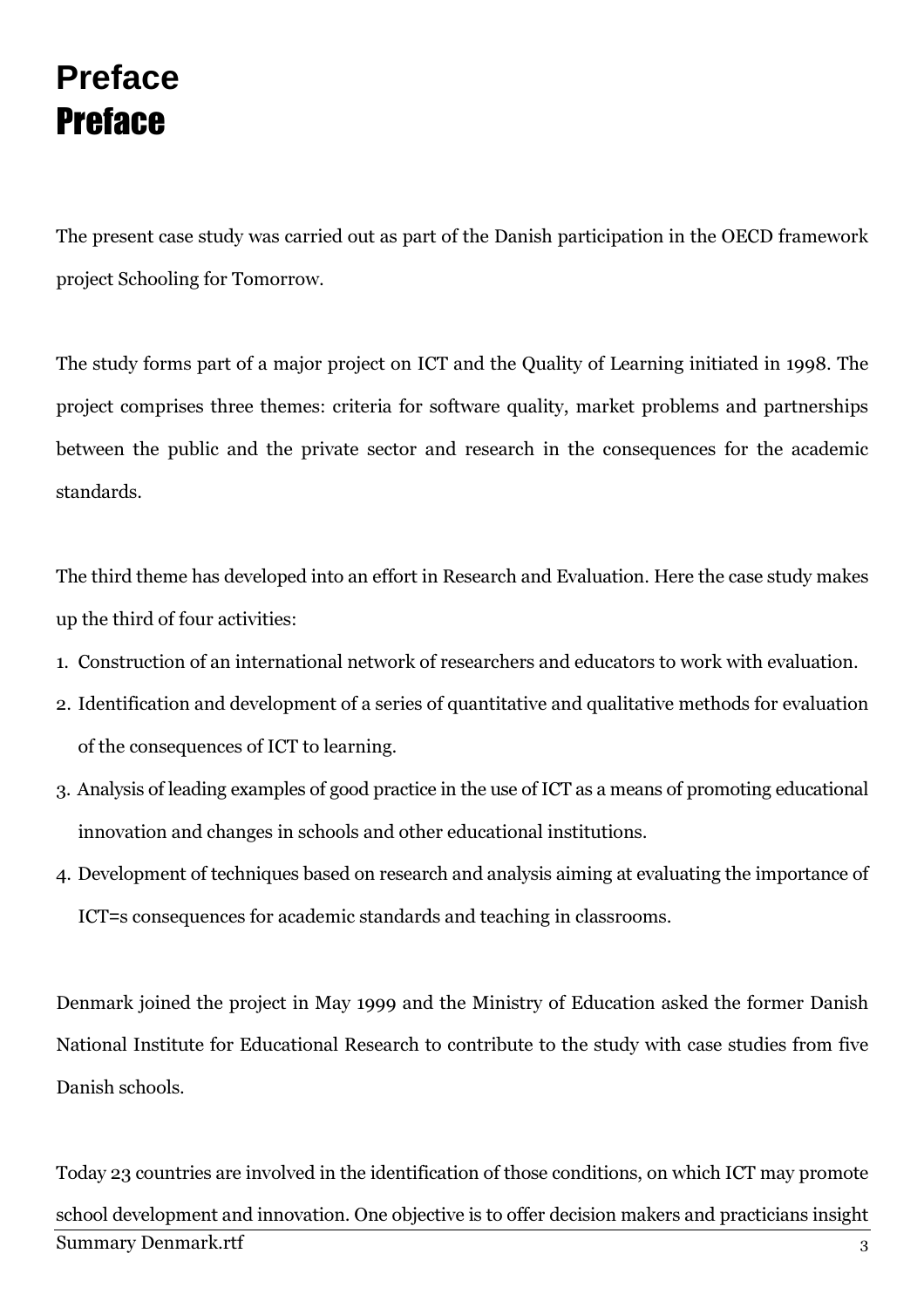into how investment in ICT can be implemented in the most expedient way. Another objective is an evidence-based elucidation of school policy fields at the beginning of the 21st century.

The selected schools have been studied through interviews, observation and analyses in accordance with the methods chosen by CERI/OECD. A research team has visited each school for a period of five days, and the result of its work was to confirm or invalidate a series of hypothesis on ICT and school innovation set up by CERI/OECD.

In the end all reports will be integrated into a trans-national synthesis report.

The national research team comprised Project Researcher Arne Carlsen, who was national research co-ordinator and project leader; Project Researcher Lotte Broe and Project Assistants Ulla Milner Drewsen and Lea Holst Spenceley. Correspondents Lise Wendelboe and Mette Broström were project secretaries, and 12 student employees transcribed 65 interview tapes. Secretary Bente Søgaard has translated into English, and Secretary Bente Løygren Nissen has set up the reports. Leading Researcher, fil.dr. Poul Skov was in charge of the co-ordination of the concluding preparation of the reports.

Authors of the report are Lotte Broe, Ulla Milner Drewsen and Lea Holst Spenceley.

Much thank should be given to the many school principals, ICT co-ordinators, secretaries, teachers, parents and students of the five schools, who did the planning of visits, let themselves be interviewed, allowed observations to be made and provided materials.

Arne Carlsen

National research co-ordinator

Acting Director of Education, The Danish University of Education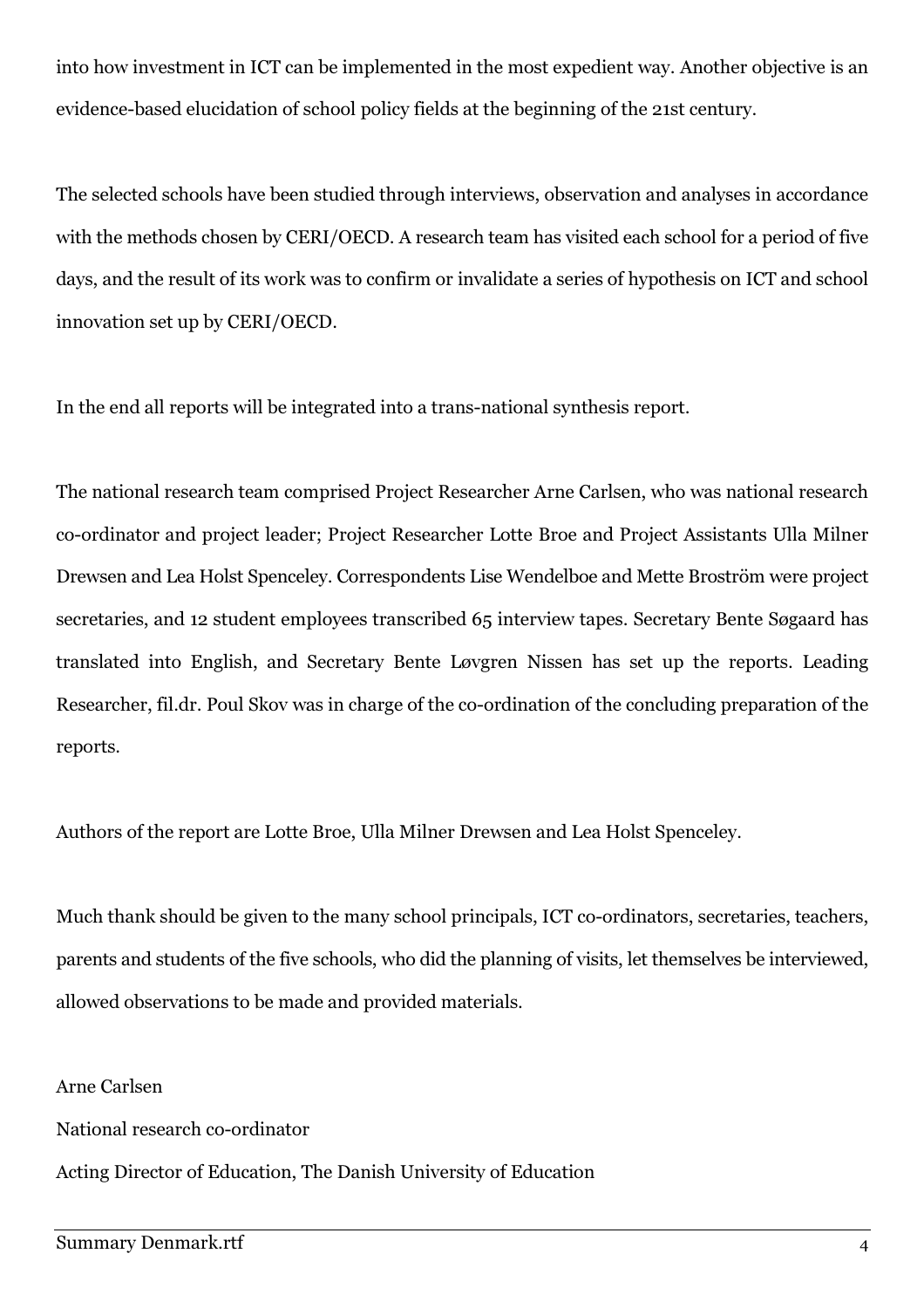# **AIM AIM**

Basic general education in Denmark is characterised by a great diversity of pedagogical approaches at the large number of institutions that perform the task of educating children and adolescents. The purpose of basic general education is to ensure that children and adolescents acquire basic academic, social and personal skills, which afford everyone (equal) opportunities to take up their place in society and contribute to the continued development of democracy, which is the foundation on which Danish society rests.

This overall aim encompasses more than basic skills such as literacy and numeracy. Apart from ensuring the acquisition of basic skills, schools shall further pupils' all-round personal development. The aim of teaching is for pupils to develop all their faculties and acquire insights, knowledge and social skills, which will enable them to draw on and respect each other's differences. Schools endeavour to create such opportunities for experience, industry and absorption that pupils develop awareness, imagination and an urge to learn. At the same time, primary and lower secondary education shall prepare pupils for active participation, joint responsibility, rights and duties in a society based on freedom and democracy. Basic general education is thus equally concerned with academic skills and a broad, liberal education that fosters active citizenship.

### **Organisation**

Organisation Denmark has a long-standing tradition of delegating power and responsibility in basic general education to local authorities and individual institutions. This is reflected in a high degree of organisational autonomy. The educational system is made up of a majority of public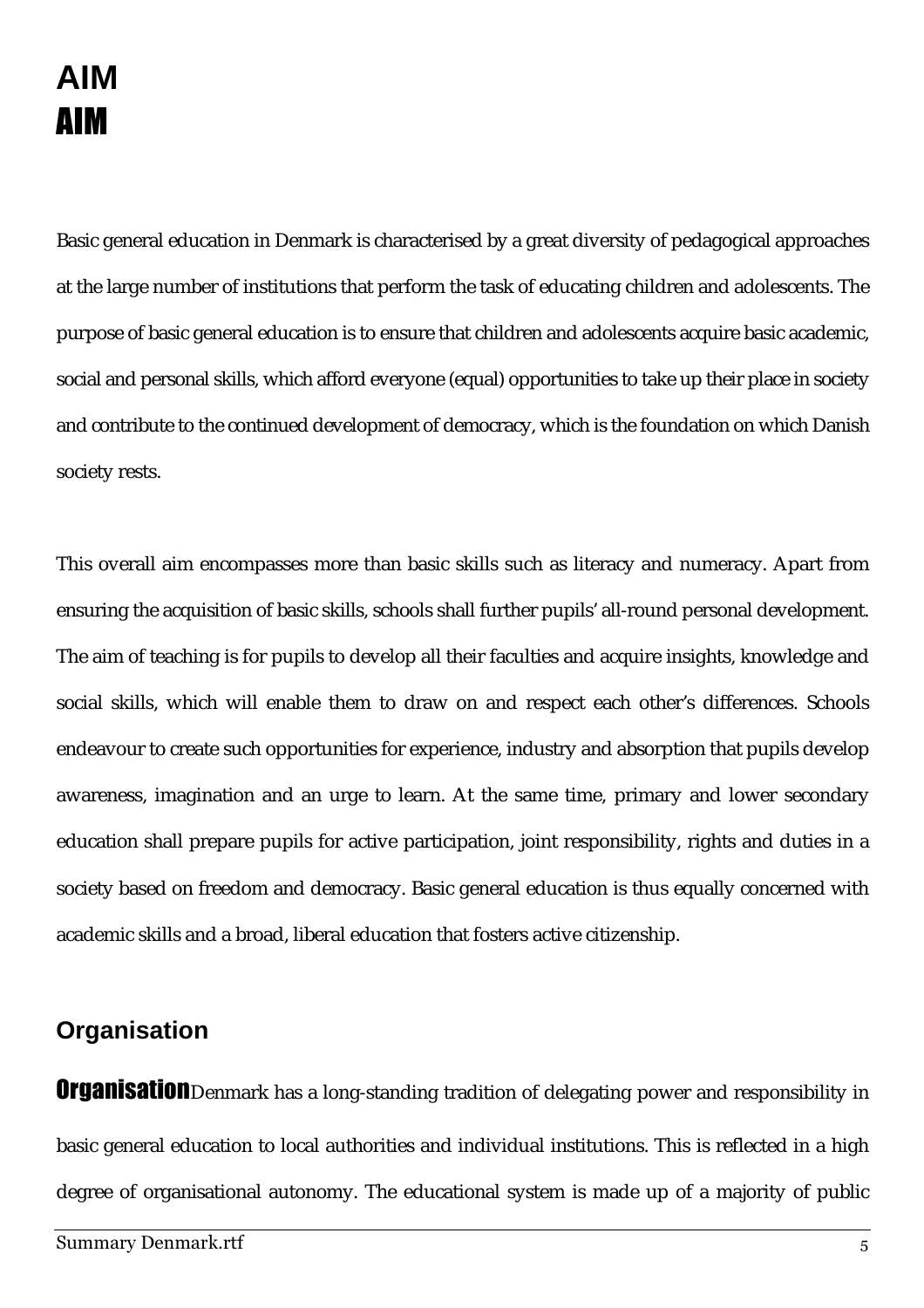primary and lower secondary schools, state-funded free schools and continuation schools as well as a significant number of private schools, which together safeguard the principle of parents being able to freely choose the institution at which their child should be educated. Basic general education in Denmark thus comprises a variety of educational offers characterised by great diversity in terms of ideological foundation, pedagogical practice and size. However, all children and adolescents must complete nine years of compulsory schooling, i.e. nine years of primary and lower secondary education. Pre-school and tenth grade education constitute optional supplements.

A central element in the practical organisation of basic general education in Denmark is the principle of democratic user participation, which means that parents, pupils, teachers and authorities all have a say in the running of their school. Parents at individual schools are represented on the school board, which, among other things, is in charge of approving the school's finances in accordance with the economic framework set by local authorities. At the same time, the school board lays down the principles for the running of the school and its activities, such as the organisation of teaching, the number of hours pupils are taught, optional subjects, the distribution of responsibilities between teachers, special education, etc.

Local authorities appoint a principal for each school who is in charge of its administrative and pedagogical management. Teachers at individual schools are represented on a pedagogical council, which acts as advisory body for the principal.

## Summary Den mark.rtf the contract of the contract of the contract of the contract of the contract of the contract of the contract of the contract of the contract of the contract of the contract of the contract of the contract of the c **Development in primary and lower secondary education Development in primary and lower secondary education**ICT is having a profound impact on our everyday- and working lives. In the course of the 1990s a number of initiatives have been developed to safeguard high standards in education, and to ensure that basic general education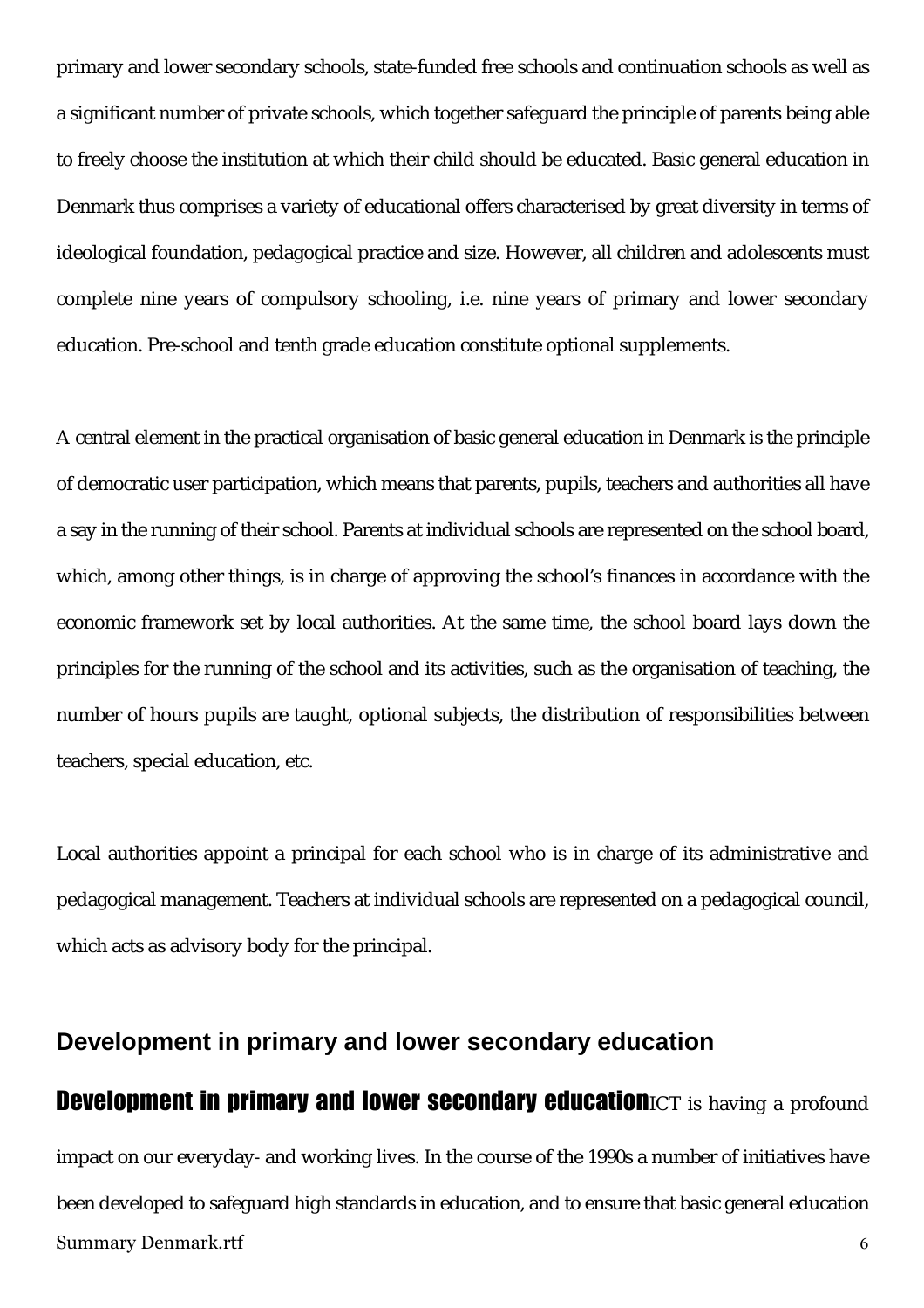lives up to the demands of a society in flux. These initiatives have resulted in, for instance, the introduction of new pedagogical methods and forms of organisation, teachers, for example, have been organised into teams in working with classes. Other initiatives have focused on the significance and potential of ICT in basic general education today.

The Danish Ministry of Education has recently drawn up a strategy for the ways in which information technology shall be implemented in the realisation of an educational policy that strives to ensure high quality education for all.1 Part of the strategy concerns a shift of focus from learning *about* ICT to learning *with* ICT. Information technology shall be implemented in education with regard to both content and form in contexts where this is considered reasonable. One aim is that information technology will be used to develop teaching methods, which consider individual needs and circumstances and thus make the most of individual pupils' potential and personal and academic competence. Furthermore, information technology shall contribute to the creation of a comprehensive educational system, which through differentiated and flexible approaches to teaching ensures that everyone is afforded the possibility of receiving education on any level. Acquainting pupils with information technology from an early age, its potential and limits, shall further their ability to become active participants in the knowledge society. At an organisational level this will contribute to the development of educational institutions into knowledge-based, learning organisations.

#### **Aim of the study**

Aim of the study The aim of this study has been to furnish insights into the experiences acquired in connection with a number of initiatives in basic general education, based on an examination of

<sup>&</sup>lt;sup>1</sup> "Denmark's strategy for education, learning and IT", 2001. (www.itstrategi.uvm.dk/frameset.php3)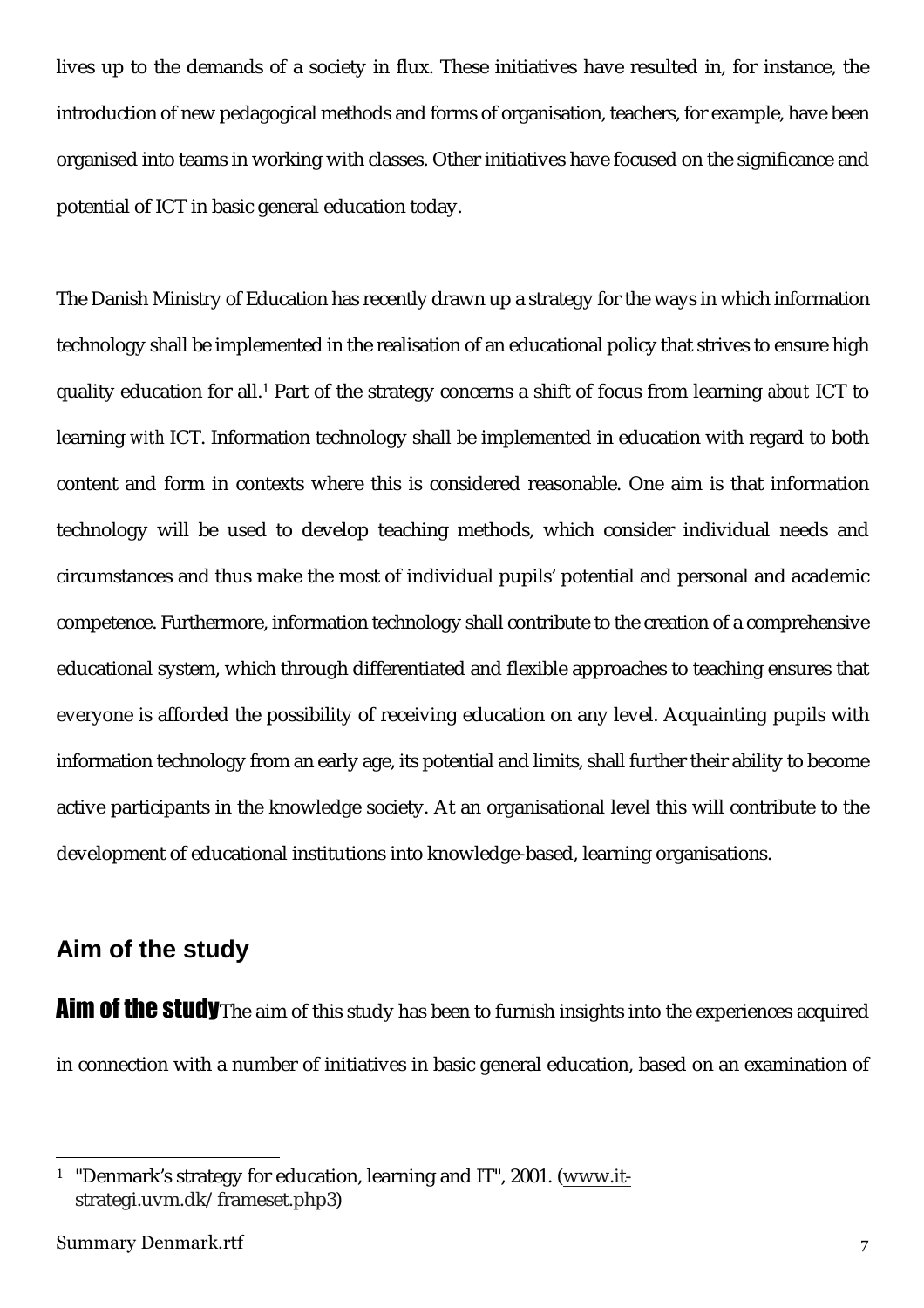selected individual schools. A further aim has been to raise awareness of a number of issues relating to the implementation of ICT in basic general education.

### **Selection criteria**

**Selection criteria**The selection of five individual schools for this study was based on a number of criteria. The schools were examples of "best practice" institutions by virtue of having participated in a number of ICT projects, which were initiated by the ministry of education. We have striven to represent the diversity in Danish school culture by incorporating classic primary and lower secondary schools as well as a continuation school and a private school. Finally, we took care to select schools from different geographic areas.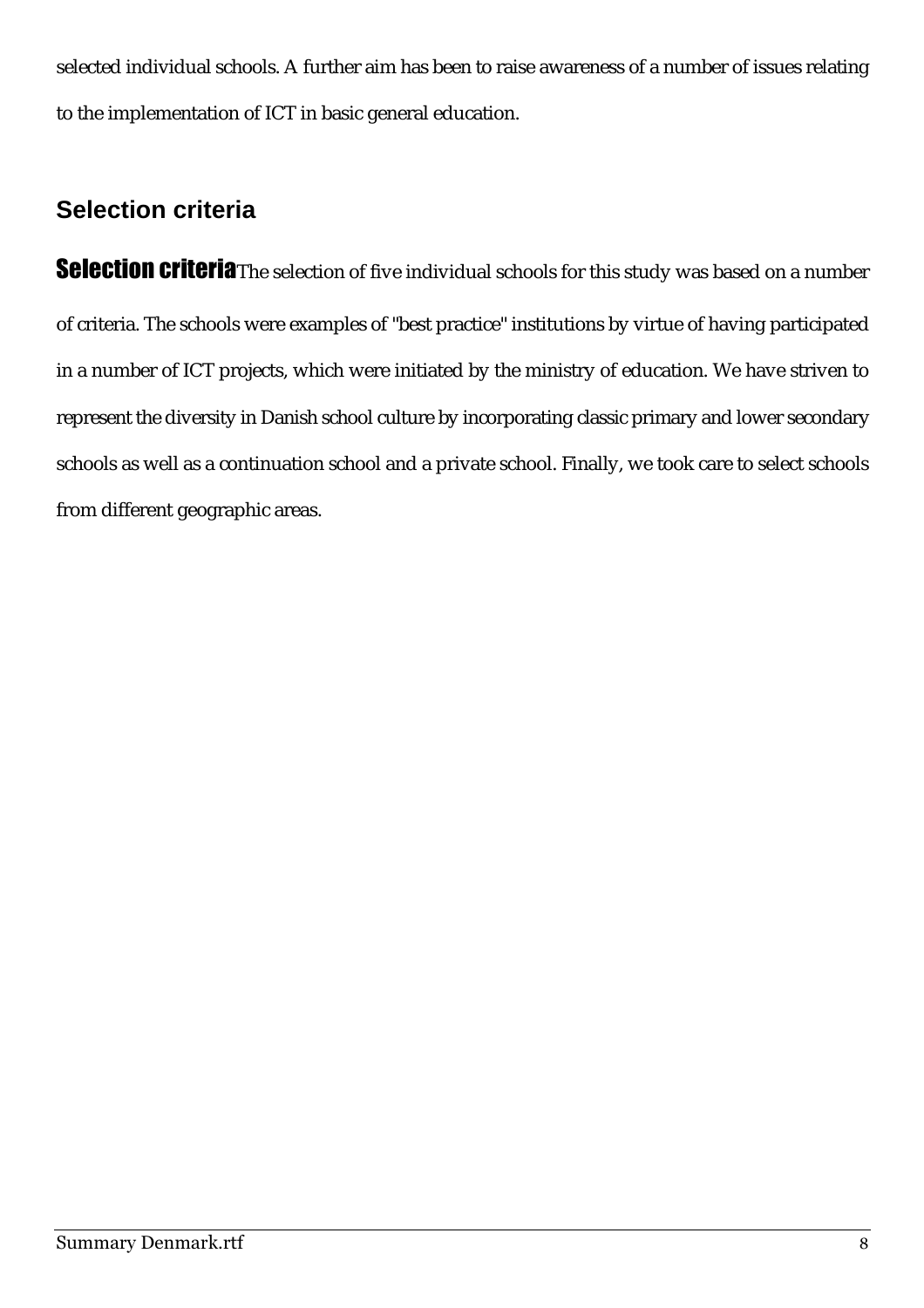# A short explanation of concepts and projects mentioned in the school descriptions A short explanation of concepts and projects mentioned in

# the school descriptions

### **Concepts**

**CONCEPTS** The Pedagogical Council (Pædagogisk Råd) of a school is an obligatory institution of the Danish folkeskole (primary and lower secondary school), whose task is to render advice to the leadership and school board in pedagogical matters. In practice the council consists of representatives of the staff of all departments of the school and makes up a forum of discussions on pedagogical issues and the general pedagogical development of the school.

The Pedagogical Service Centre (Pædagogisk Service Center) of a school is a development B initiated in the 1990ies B of the traditional school library. The centre is the place where teachers and students can seek assistance regarding the procurement of all kinds of relevant teaching materials. Physically the centre provides possibilities of independent or group work with books, audio-visual and ICT equipment. Often the staff will have various competences and act as consultants and inspirators for teachers as well as students.

**Computer Driving License (PC-kørekort)** is the Danish equivalent of The European Computer Driving License (ECDL) and the International Computer Driving License (ICDL).

The pedagogical ICT Driving License (Pædagogisk IT-kørekort) is a series of training courses developed by the Ministry of Education. The courses are especially focussing on how teachers may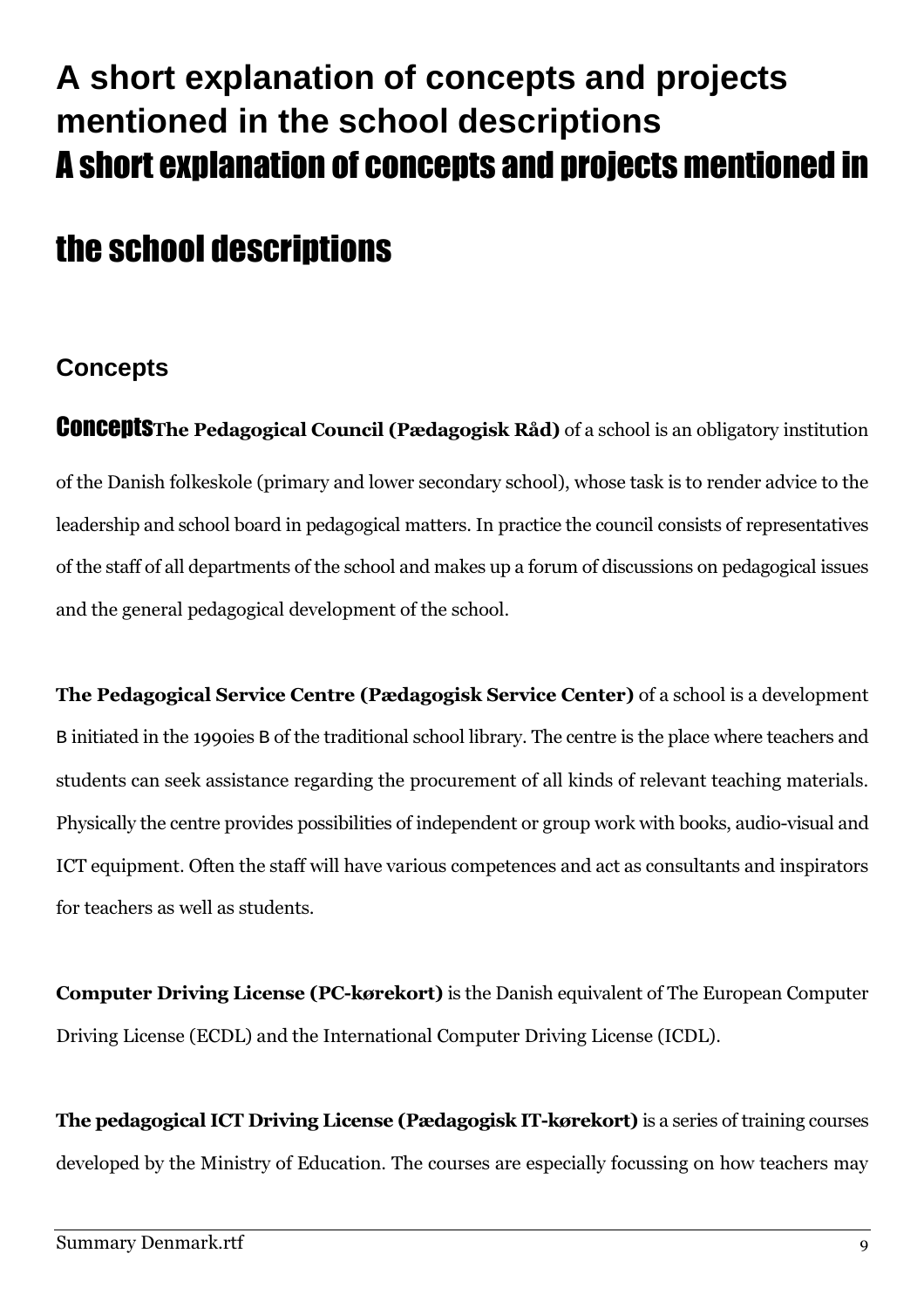integrate ICT into their teaching in a pedagogical and creative way. The participants must obtain acknowledgement of eight so-called modulus tasks in order to obtain the license.

#### **Projects**

**Proiects**It is compulsory for the Danish primary and lower secondary schools to integrate ICT into all subjects, and there is much political awareness on the general development of ICT in school. Especially the Ministry of Education is trying in many ways to further the integration of ICT into the field of education, among other things, by supporting and implementing a series of ICT-related projects. These projects should contribute to an innovation of knowledge and methods to support the integration of ICT in the best possible way in order to derive the optimal benefit from the media=s potentials. An essential aspect of the projects is the fact that they must comprise descriptions of procedures and results, so that other schools may learn from the experiences of those involved. Furthermore, several projects comprise one or several components that may prove useful to the general innovation of school organization, which also is a political focus point. This fact becomes evident in the reports of those individual schools, where such projects have been an important part of the innovation of ICT and school organization. Consequently, the reports contain references to various projects and ICT efforts, of which a short presentation is offered in the following:

The Sector Net (Sektornettet) was established in 1993 on the initiative of the Ministry of Education. Its setup and maintenance are taken care of by UNI-C, which is a government institution under the Ministry of Education whose task is to assist educational institutions in developing webbased solutions and strategies. The Sector Net offers all educational institutions in Denmark inexpensive connection with the internet and a series of services which, among other things, enables schools to establish for instance e-mail and conference systems and have access to relevant teaching materials (this part of the Sector Net is called **Skolekom**). The five schools participating in the OECD study were connected with the Sector Net and generally consider it a profitable arrangement from which they have benefited greatly.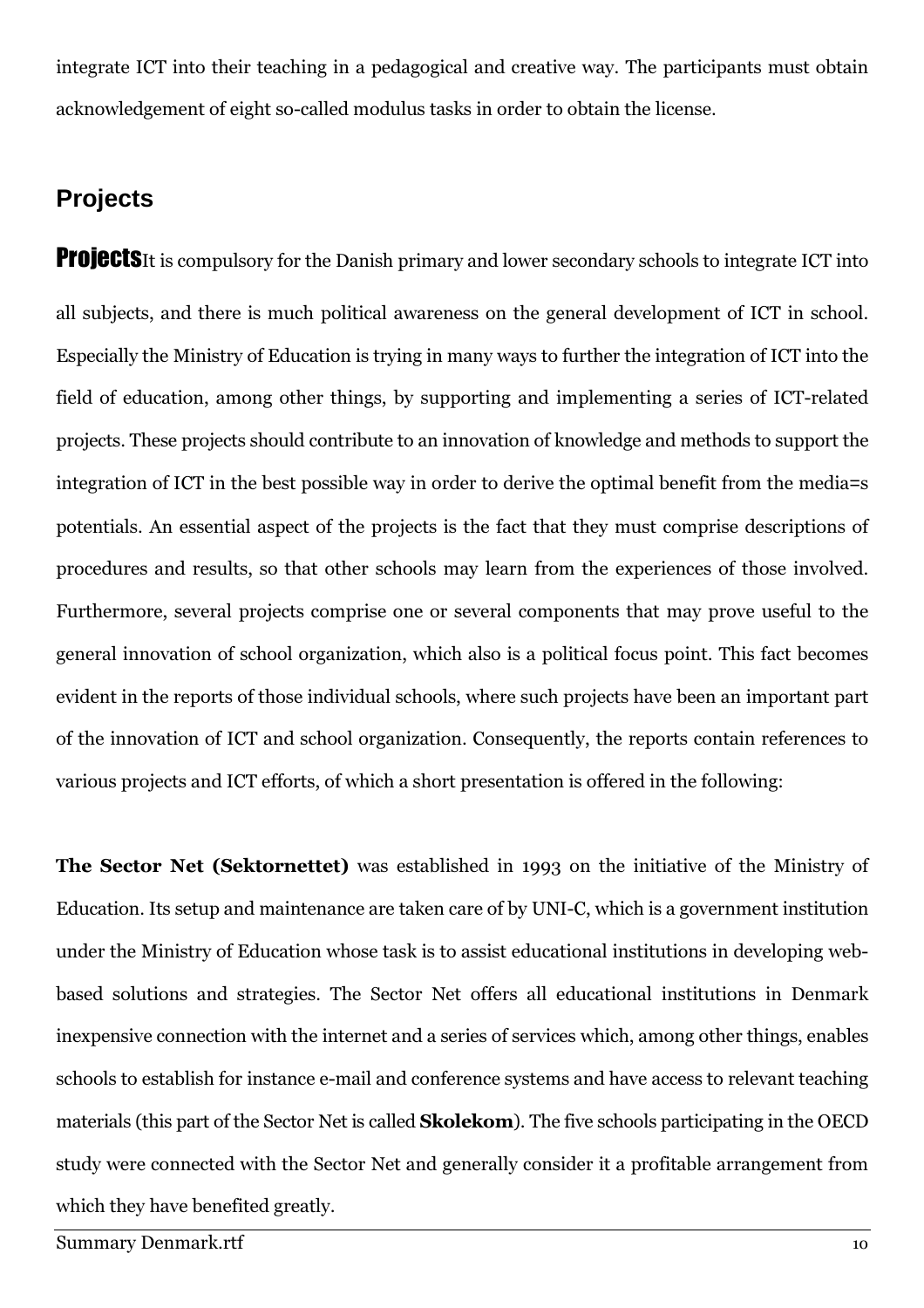The leap into ICT (It-springet) was a project started by the Ministry of Education and the Ministry of research in co-operation. On application a number of schools were selected for participation in the project, the objective of which was that the schools should develop wide and versatile ICT competences throughout the school and assess whether such competences had any influence on co-operation and innovation internally. The entire staff of each of the selected schools had a home-based computer at their disposal, and were, at the same time, committing themselves to acquire the >Pedagogical ICT Driving License= and the >Computer Driving License=, securing that the staff members developed both pedagogical and technical competences for integrating ICT in their teaching.

**Poseidon** was a project initiated by the Ministry of Education in co-operation with a consulting firm, which took care of the practical part of the project. 10 educational institutions were selected for participation in the project, the objective of which was to cement an ICT integration in the institution by starting a simultaneous innovation of the organization, where those involved were instructed in systematic and strategic control and support of the development. A so-called tool box and a homepage were established to support the participants in the process, but also, to a wide extent, to let others be inspired by the experiences of those participating in the project.

**ENIS** (European Network of Innovative Schools) is a project which several of the schools in the present study have taken steps to enter actively. ENIS is a project under EUN, and the intention is to establish a web-based meeting place for schools all over Europe. It is up to the schools to register and communicate their experiences on the net to serve as inspiration for others, who might be interested.

The Janus Project (Janusprojektet) came into being on the basis of a wish to elaborate the influence of ICT in a teaching situation and was established in co-operation between the Ministry of Education, researchers from the then existing Royal Danish School of Educational Studies and six school classes. The teachers of these classes had a home-based computer put at their disposal, and the classes had a certain number of computers allocated in order to secure adequate access to ICT. The **Summary Denmark.rtf**  $11$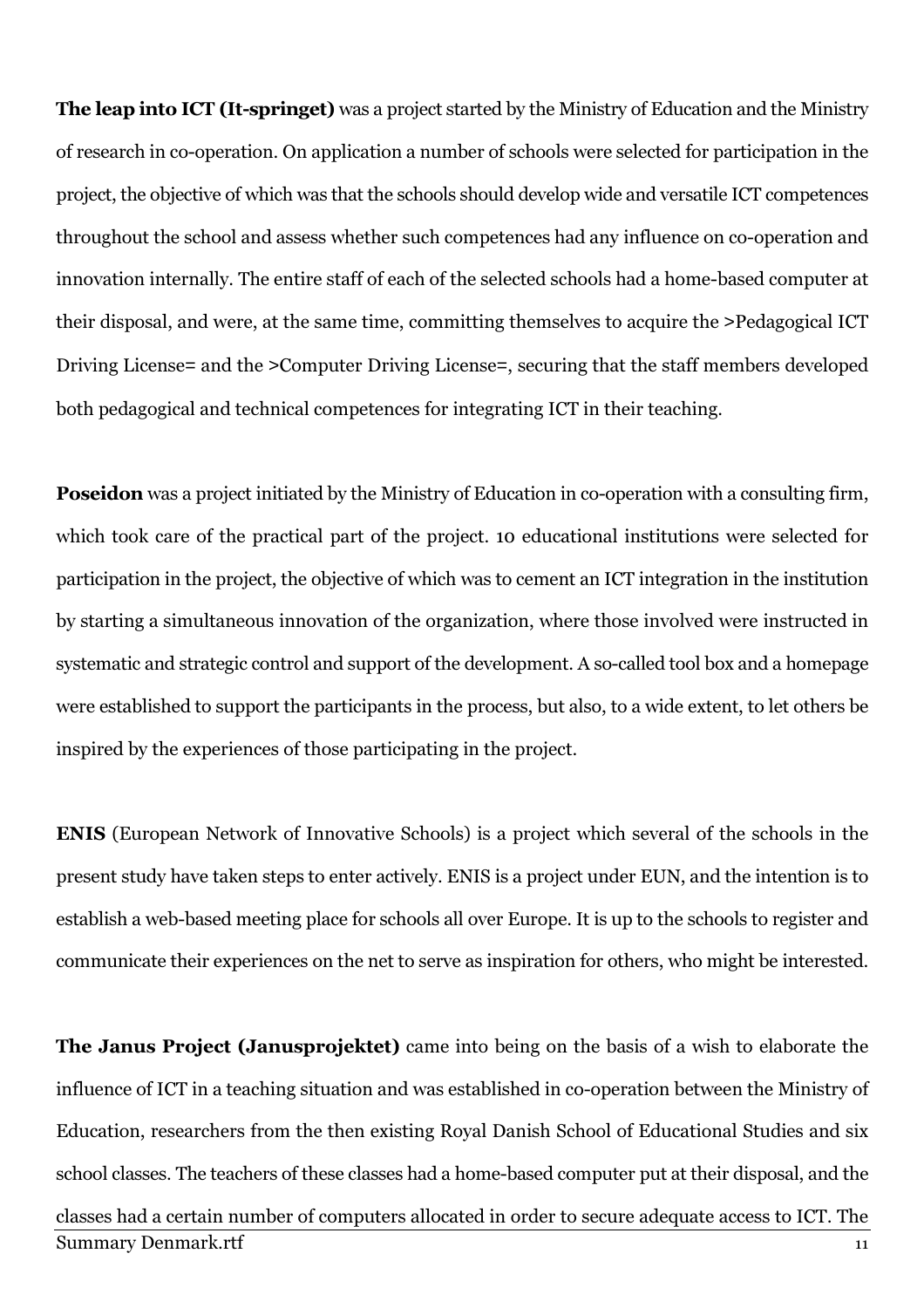results have been given the shape of a collection of experiences and are accessible on the net to serve, hopefully, as an inspiration to others.

The Pathfinder Project (Stifinderprojektet) had as its objective to develop new forms of teaching through the use of ICT. 10 schools participated in the project, which was managed by >ORFEUS=, which today forms part of UNI-C. A series of private companies and the Ministry of Education supported the project, which resulted in several ICT-related teaching programmes, which via the internet were made accessible to everybody.

The Pioneer Project (Banebryderprojektet) came into being with support from the Ministry of Education and Erhvervsfremmestyrelsen (The Danish Agency for Development of Trade and Industry). The project comprised two phases, where the objective was a testing and innovation of teaching connected with ICT etc. All students of the participating classes have had a home-based computer at their disposal, and an adequate number of computers were accessible in the classrooms to be used during school hours. The focus was set on the effects of these arrangements on the academic standards of the students, and on how the media can be applied in an up-to-date teaching.

More information on the above described and other efforts in the field are found on the address: http://www.uvm.dk/grundskole/it/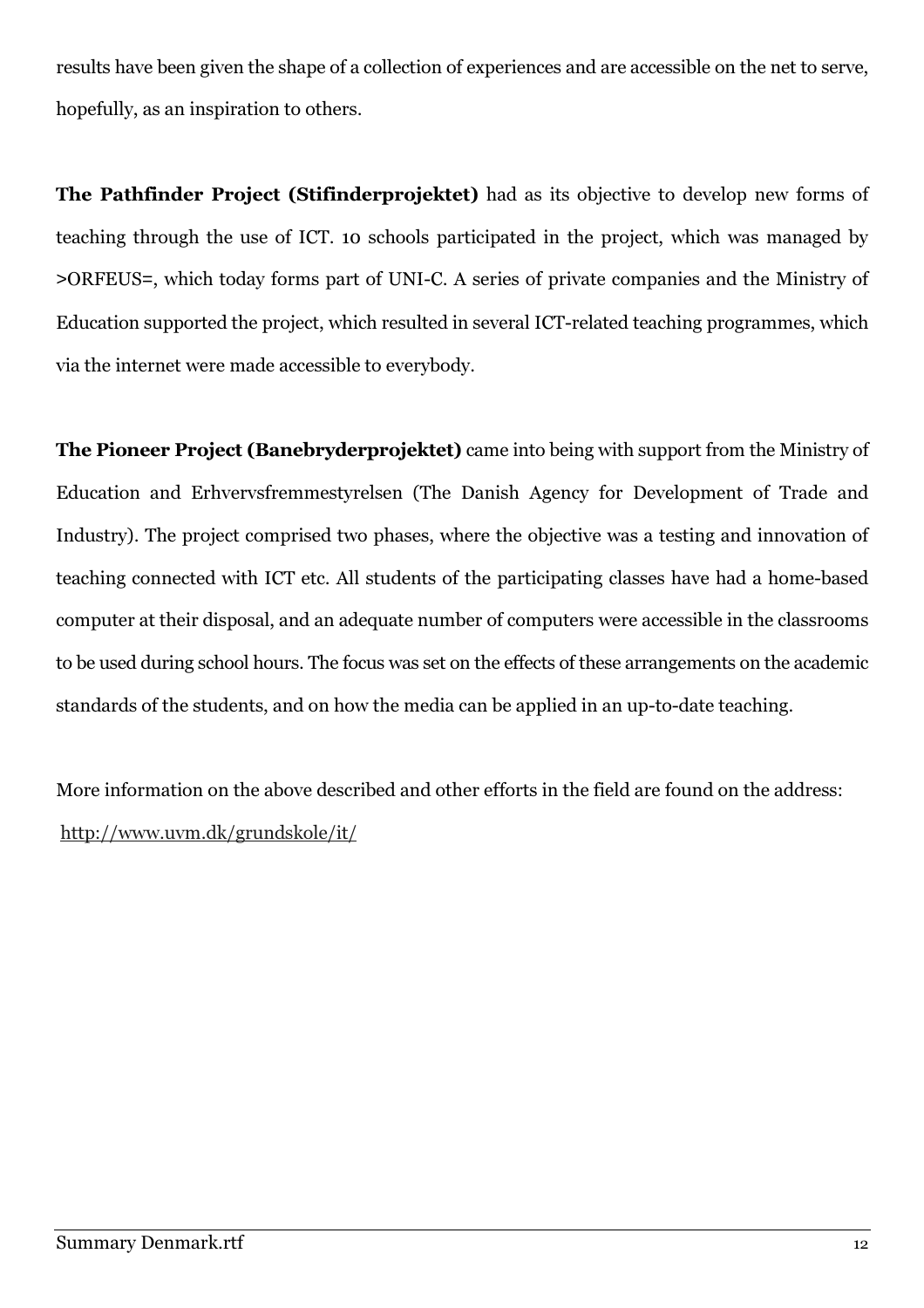# **Executive Summary Executive Summary**

### **Hypothesis 1**

**Hypothesis 1** Technology is a strong catalyst for educational innovation and improvement, especially when the World Wide Web is involved. The rival hypothesis is that where true school-wide improvement is found, technology served only as an additional resource and not as a catalyst, that the forces that drove the improvements also drove the application of technology to specific educational problems.

The main issue of Hypothesis 1 is the question whether ICT (by virtue of the special charateristics of technology) functions as a real *catalyst* for organizational innovation in the school field, or whether technology should be considered rather as a *resource* (on a par with other resources) in a process of innovation urged by other basic forces.

In our discussion of this question we have chosen to define organizational development/innovation with references to theories on AThe learning Organization<sup>®1</sup> aiming at identifying more concrete criteria for organizational development. These criteria make up the background of our discussions of Hypothesis 1 in the individual case studies, which on their part form the basis of the overall conclusion. The following is a short summary of the criteria:

5. It is of decisive importance to ensure the *sustainability* of the organizational innovation through preparation of *objectives and strategies* for the implementation of ICT. The objectives and the strategies contribute to set the direction of development and help the staff to find their bearings in the practical implementation. Such project guidance is important in order to clarify, how the objectives can be carried into effect and to prevent mere ad hoc solutions of identified problems.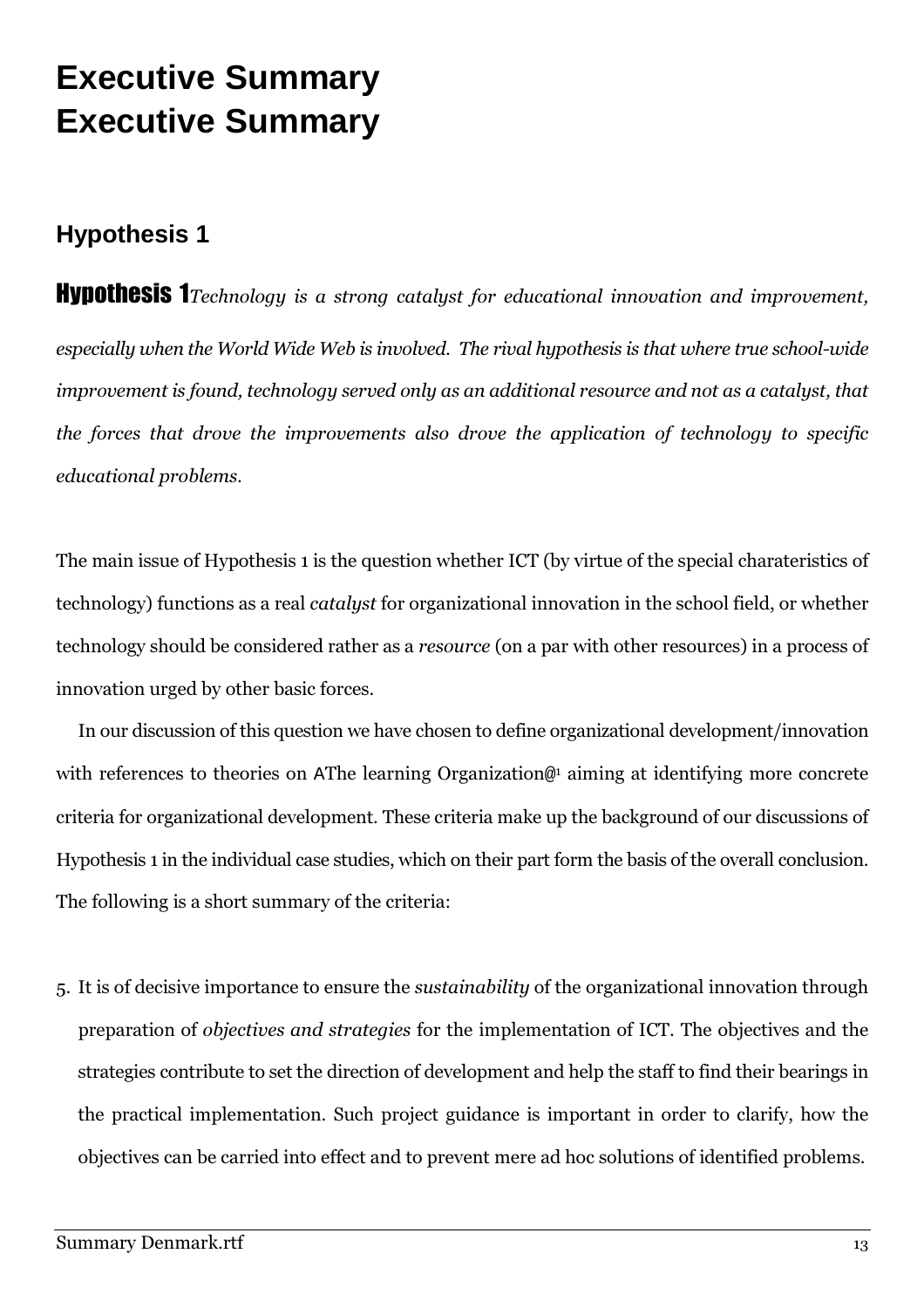- 6. It is important to establish *common visions and awareness* of where the organization is heading. By involving the staff in the setting-up of visions etc. the development is made a joint project, which will render the organization a focus and demand dedication and co-responsibility on the part of the staff members.
- 7. Conditions for *common processes of reflection and learning* must be established in order to enable the staff members to continuously relate themselves to their own practice. By confronting underlying acceptancies of ways of thinking and acting the organization, ideally, will be able to transgress inexpedient routines and problem solving procedures, to render visible new possibilities of action/new objectives thus establishing the preconditions for implementation of more up-to-date patterns of action. (Double loop learning).
- 8. It is an important precondition that the staff is in focus as co-founders of the reality of the organization. A basis for encouragement and support of the staff members should be established, so they become open to learning and development.
- 9. The organization must be able to *develop and utilize internal resources*, thus applying the organization = s immanent potentials to support further innovation. In this connection knowledge, a.o., is an important resource. Possibilities must be established for producing and exchanging knowledge, which will also make it easier for the actively involved to find their bearings in the organization. Further the diffusion of knowledge and competences will have the effect that more will sustain the development, so it does not depend on certain persons.

On the part of OECD it has been pointed out that in the present study innovation implies a development of fundamental processes in the school=s way of functioning.<sup>2</sup> Of course a school=s >way of functioning = and further characteristics of organization concern both the field of teaching and a series of conditions, which, generally, contribute to defining a >company culture=, e.g. communication, co-operation, staff development, leadership style etc. In the five case studies we have chosen as a presentation technique to distinguish between organizational development in general and teaching as the school=s specific field of action. This trick has permitted a more detailed presentation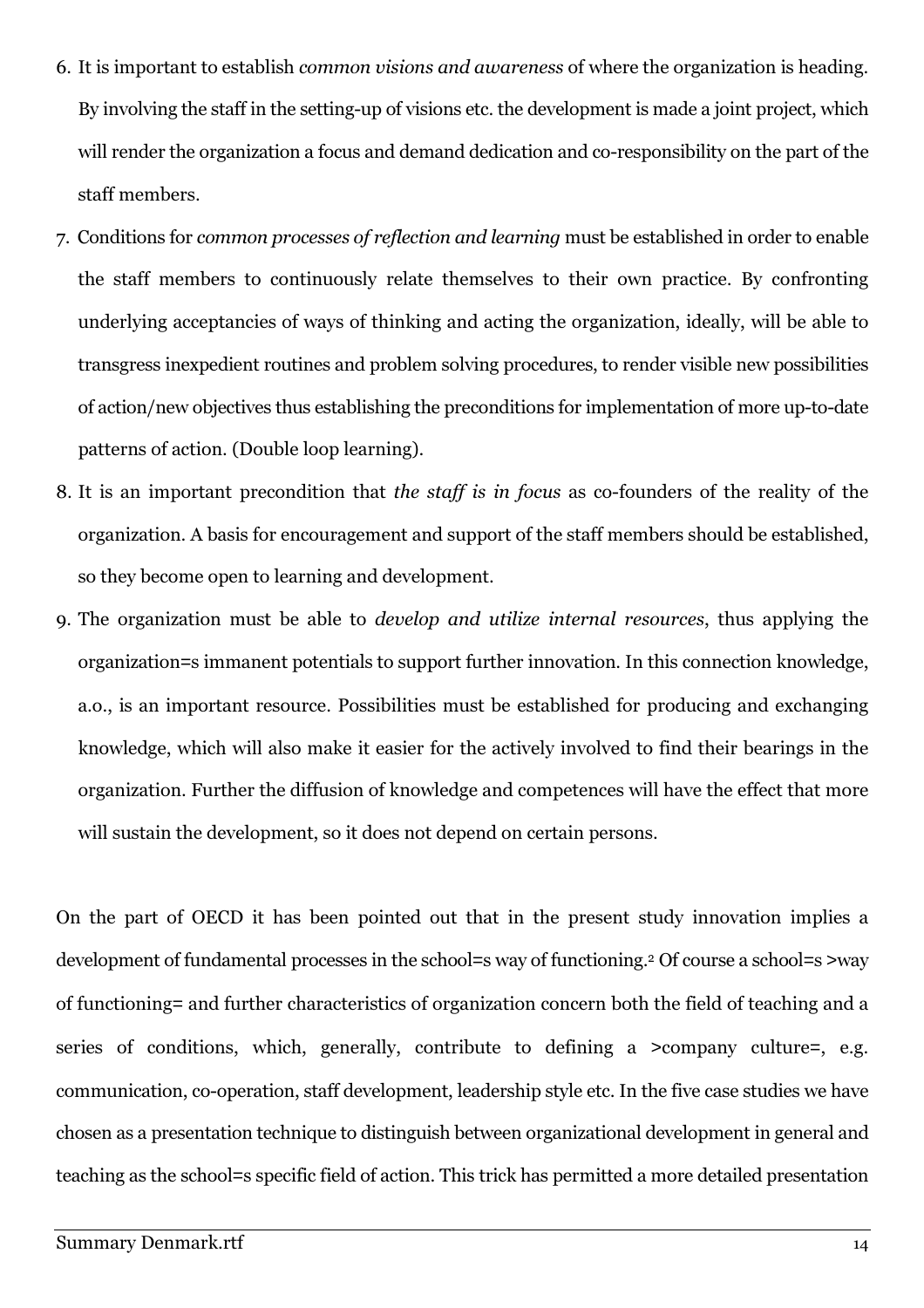of advantages and disadvantages at the application of ICT in the teaching; however, it has also made it clear that the implementation of technology may act as a catalyst at one organizational level without necessarily penetrating in relation to teaching.

Thus, the material from the five case studies does not indicate an unambiguous answer to the question of the hypothesis B however, there are clear tendencies which make it possible to point out various patterns for the functioning of ICT in the organizational development. At two of the five schools the implementation of ICT has contributed to initiate and support more radical innovations in the organization B and at a third school this catalyzing function is at least partially identifiable. As regards the two remaining schools it can be concluded that technology, primarily, has functioned as a resource in connection with the attempts to meet the demands for changes, development, problem solving etc.

At the schools where a catalyst function can be identified it is characteristic that the implementation of ICT more or less markedly has been incorporated in a school culture where ideas of innovation are closely attached to pedagogical strategies. This has been of decisive importance to both speed and ways of the diffusion of organizational innovation. Among other things an innovative scenario like that can be characterized by comprising some or all of the following elements:

- X In-service-training B the material from the schools indicate that there is a direct connection between teacher competences and level of integration B if the teachers do not possess the necessary competences, ICT will not be integrated. However, experience tells that it is not sufficient that the teachers acquire technical competences only. It is important that the teachers move beyond a personal user level and acquire a series of pedagogical instruments for integrating technology in a teaching context.
- X Technical and pedagogical supportive systems B three of the schools have successfully established supportive systems, where a.o. teachers teach teachers. Thus, the organizations are able to make use of their own resources for the diffusion of knowledge and the upgrading of their staff-s qualifications which often will be far more efficient than external courses. Above pedagogical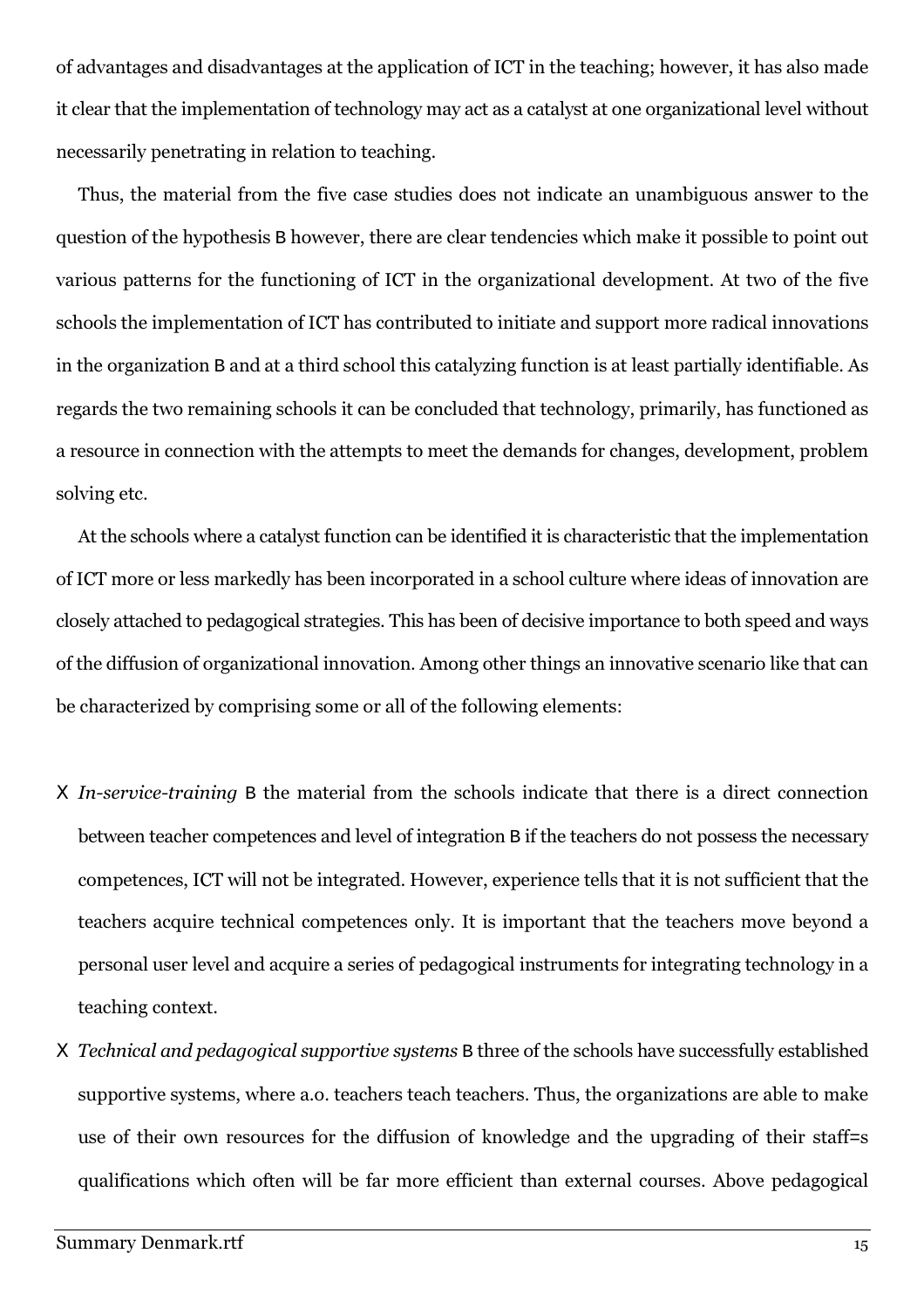assistance supportive systems are needed for specific solutions of technical problems, which many teachers consider one of the greatest obstacles in the implementation process.

- X Education of ICT co-ordinators B establishing an education for ICT co-ordinators directed towards adult education is expedient as it is important that the supportive persons in school are capable of >reading= the teachers= various needs and of stimulating the teachers with regard to their preconditions B too many ICT co-ordinators set too much focus on the technical aspect and are unable to render pedagogial assistance, which is often a great need.
- X Home-based computer facilities B the two schools participating in the >leap into ICT= both emphasize that the development started to run fast when the teachers were given a home-based computer B with the home-based computers the teachers overcame the obstacles and became familiar with the media.
- X Sector Net, intranet etc. B the technology concretely contains potentials for exchange and sharing of knowledge, and at some of the schools the development and use of various web-based communicative instruments has led to better planning and has saved a certain amount of time for other purposes. At the schools where the entire staff has committed itself to using the technology, ICT is emphasized as a factor that makes the organization more coherent.

Based on the material of the study we must conclude that ICT is not automatically B or due to special immanent logics B a catalyst for organizational innovation in a school context. On the other hand, however, it is evident that technology can be made a catalyst for a radical innovation, provided active efforts are made to establish an innovative pedagogical scenario for the implementation.

#### **Hypothesis 2**

**Hynothesis 2**The diffusion of the innovation/improvement (and therefore of ICT) followed the traditional diffusion pattern for innovations, as outlined by Rogers (1995). The rival hypothesis is that technology functions differently from traditional innovations and that therefore different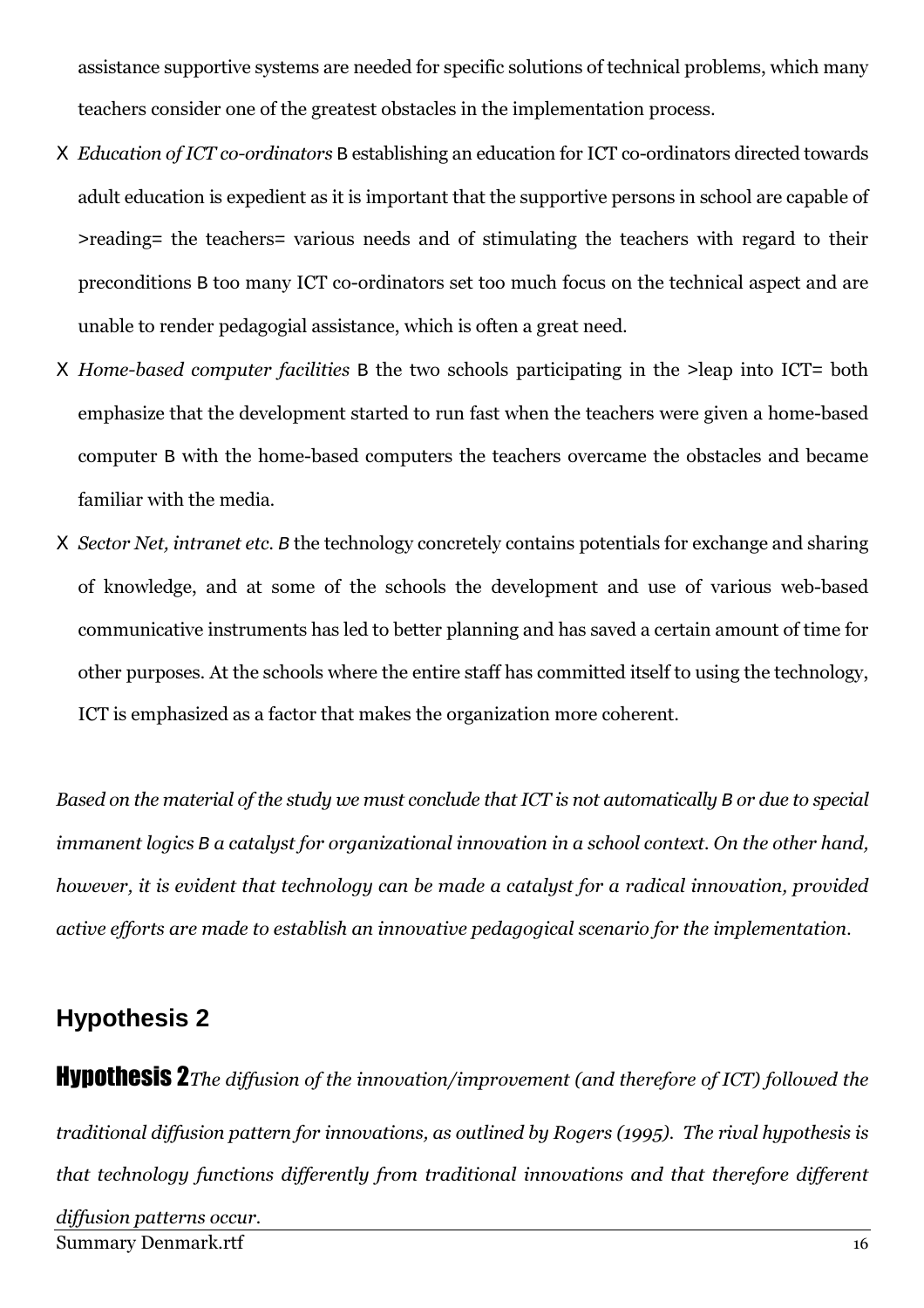In our dealing with Hypothesis 2 we have chosen to present for each of the five case studies a description of the actual diffusion pattern at the school in question. This description is not specifically related to the theories of diffusion patterns of innovative arrangements as described by Rogers<sup>3</sup> but are structured with consideration for those conditions generally characteristic for innovative school development in Denmark. Experience in this field indicates that, generally, a *taking root* of innovation in the school world presupposes dedication and commitment at three interdependent levels: Firstly, it is decisively important that the innovation is introduced to the organization by an *entrepreneur* who is enthusiastic for the idea and is technically and pedagogically competent at a level enabling the person in question to demonstrate the operationability of the innovation to the organization. However, one entrepreneur cannot establish a sustainable development in a larger organization B it will be necessary to develop a *network* of dedicated persons, who are capable of keeping up a continued development and of supporting the initiated innovation. Finally it is essential that the *leadership* of the school demonstrates a distinct backing of the innovative efforts and develops strategies to increase the staff members= wishes and actual possibilities of participating in the process B for instance through upgrading of their qualifications, pedagogical innovative work etc. (cf. Hypothesis 1).

The material from the five case studies suggests that the taking root of an ICT-based innovation follows the same overall patterns characterizing other kinds of innovation in a school context, thus, can be said to depend on the interaction between the above described levels. Even though the diffusion pattern and taking root of the innovation B seen in an overall perspective B follows a homogeneous pattern at the five schools, there are, however, distinct differences as regards how deeply the innovation has taken root in the organization. Partly these differences can be related to the level of success as regards the involvement of the three levels in an expedient interaction, but they are also related to differences in the strategies specifically aimed at the integration of ICT in the individual organization.

X At the two schools where the taking root of the innovative effort is the most evident (schools III and IV) they have succeeded in involving all staff members in the development to a degree where a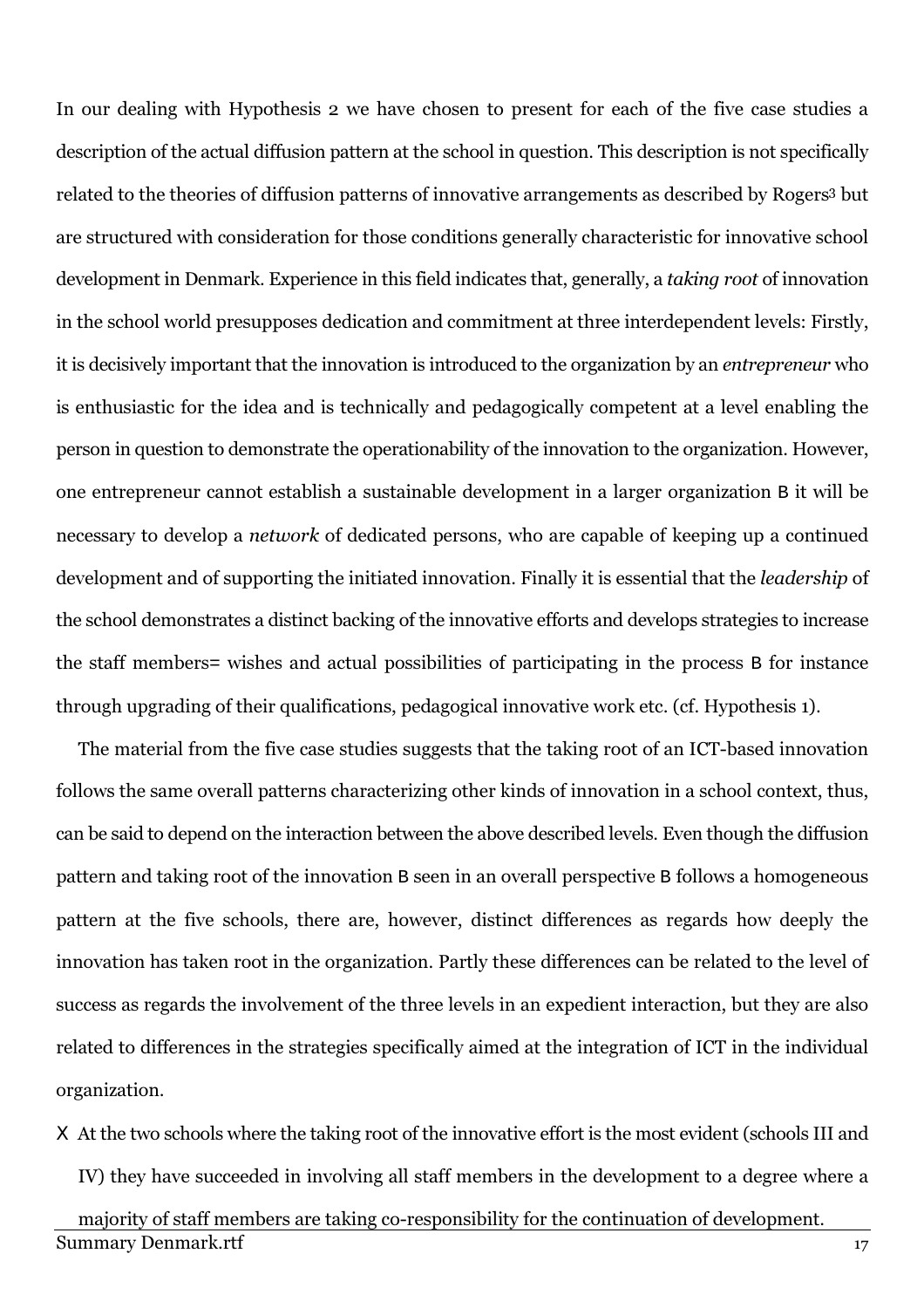X At these two schools and at School 1, where the innovation has also taken deep roots, there has also been active support and dedication on the part of the leadership which has involved itself in the establishing of strategies and negotiations with the teachers, which has contributed to a sustainable and coherent development.

At School 4 the development has run considerably faster than at the other schools, which must be ascribed, a.o., to the very goal-directed work with the establishing of long-term strategies in connection with the participation in actual ICT projects, e.g. Poseidon.

Summing up it must be concluded that on the overall level the diffusion pattern characterizing an ICT-related innovation does not distinguish itself from other forms of innovation in a school context. The concrete differences between the schools in the degree and character of taking roots are not conditional on structures but must be ascribed to variations in the choice of specific strategies for support of the implementation of ICT.

#### **Hypothesis 3**

**Hypothesis 3** Successful implementation of ICT depends mostly upon staff competence in the integration of ICT into instruction and learning. This hypothesis assumes that teachers mediate ICT applications when they are successful, and that ICT's academic value relates positively to teacher competence. The rival hypothesis is that the school technological infrastructure and student ICT competence rather than staff competence determine ICT implementation outcomes.

The material from the case studies unambiguously indicate that *teacher competences as well as technological infrastructure* are decisive for a successful implementation of ICT in school, and it is extremely difficult to decide which of the two factors is playng the most important role. In relation to the value of technology as far as teaching is concerned it is obvious that teacher competences play a decisive role B if the teachers do not find themselves technically and pedagogically fit for using ICT. they will tend to refrain from choosing the possibility, even though at school they have access to the **Summary Denmark.rtf** 18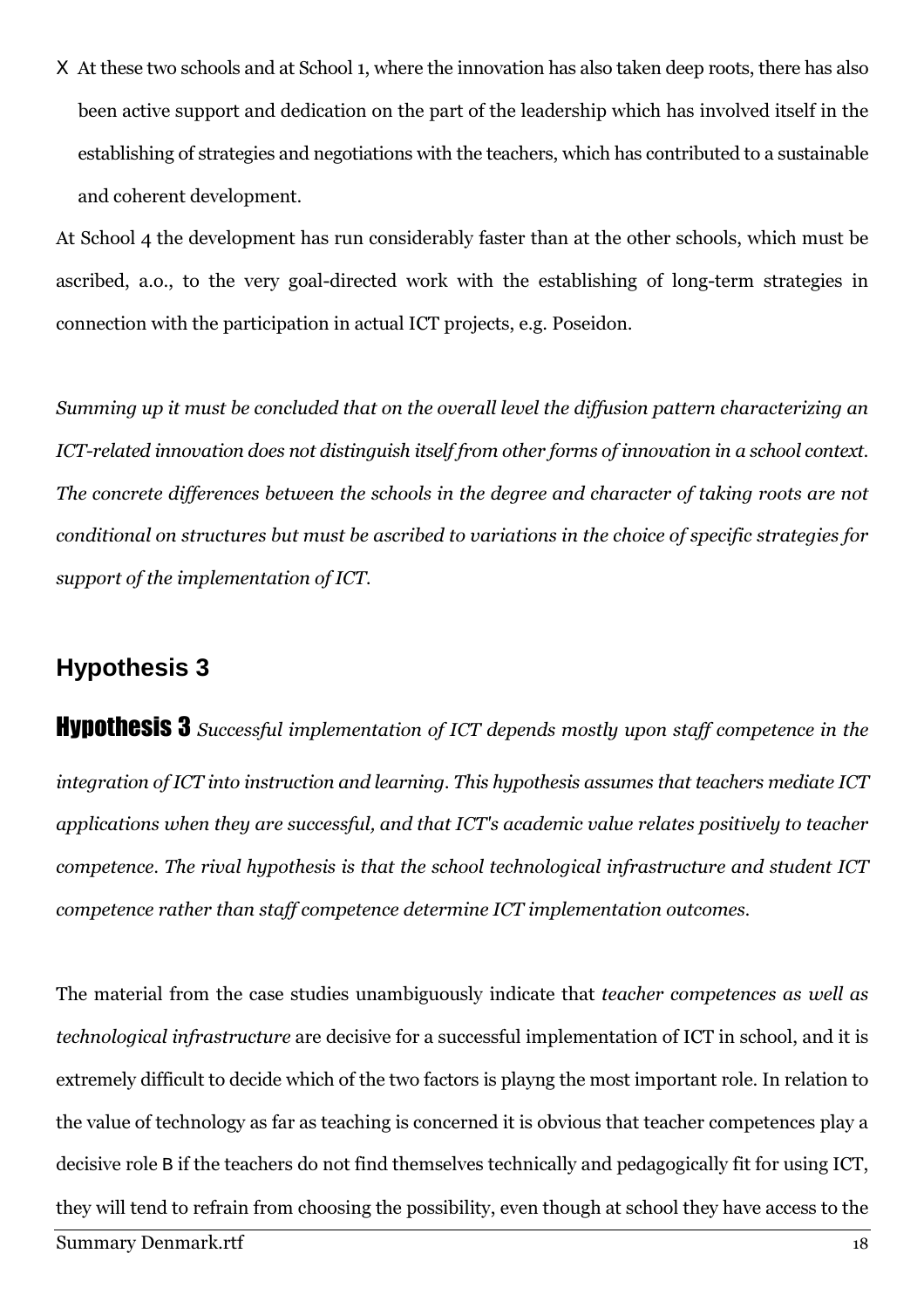necessary equipment, and irrespective of what competences the students might have in the ICT field. In this connection it is important that the upgrading of teacher qualifications emphasize technical as well as pedagogical competences specifically in relation to ICT. As it appears from the material from the schools it is necessary but not sufficient that the teachers can use a computer (independently) B they must also be able to teach computer use and relate it to overall pedagogical objectives.

On the other hand it is also evident that precisely the access to functional computers is a precondition for both the teachers= development of competences and the application of ICT in teaching. The importance ascribed to home-based computers by the teachers of the two schools that have established such possibilities supports this point of view. In relation to the importance of the technological infrastructure it is also important to be aware of the necessity of minimizing the technical problems that may be connected with the application of ICT in teaching. If the major part of the lessons are spent on solving technical problems (be it hardware or software problems) the integration will soon be limited.

On the background of experiences from the five schools it must be concluded that teacher competences as well as technological infrastructure are of decisive importance to the implementation of ICT in school. Furthermore, the material indicates a complex connection of conditions between the various factors: On the one hand an elaborate infrastructure makes up the possibility condition for upgrading of teacher qualifications as well as application of technology in the teaching. On the other hand teacher competences are decisive for whether ICT B given the necessary infrastructure B is, in fact, integrated in the teaching.

#### **Hypothesis 4**

**Hypothesis 4** Gaps in academic performance between high and low poverty students will not increase when all students have equal access to ICT. The rival hypothesis is that equal access to ICT will lead to more advantaged students increasing the performance gap with disadvantaged (high poverty) students.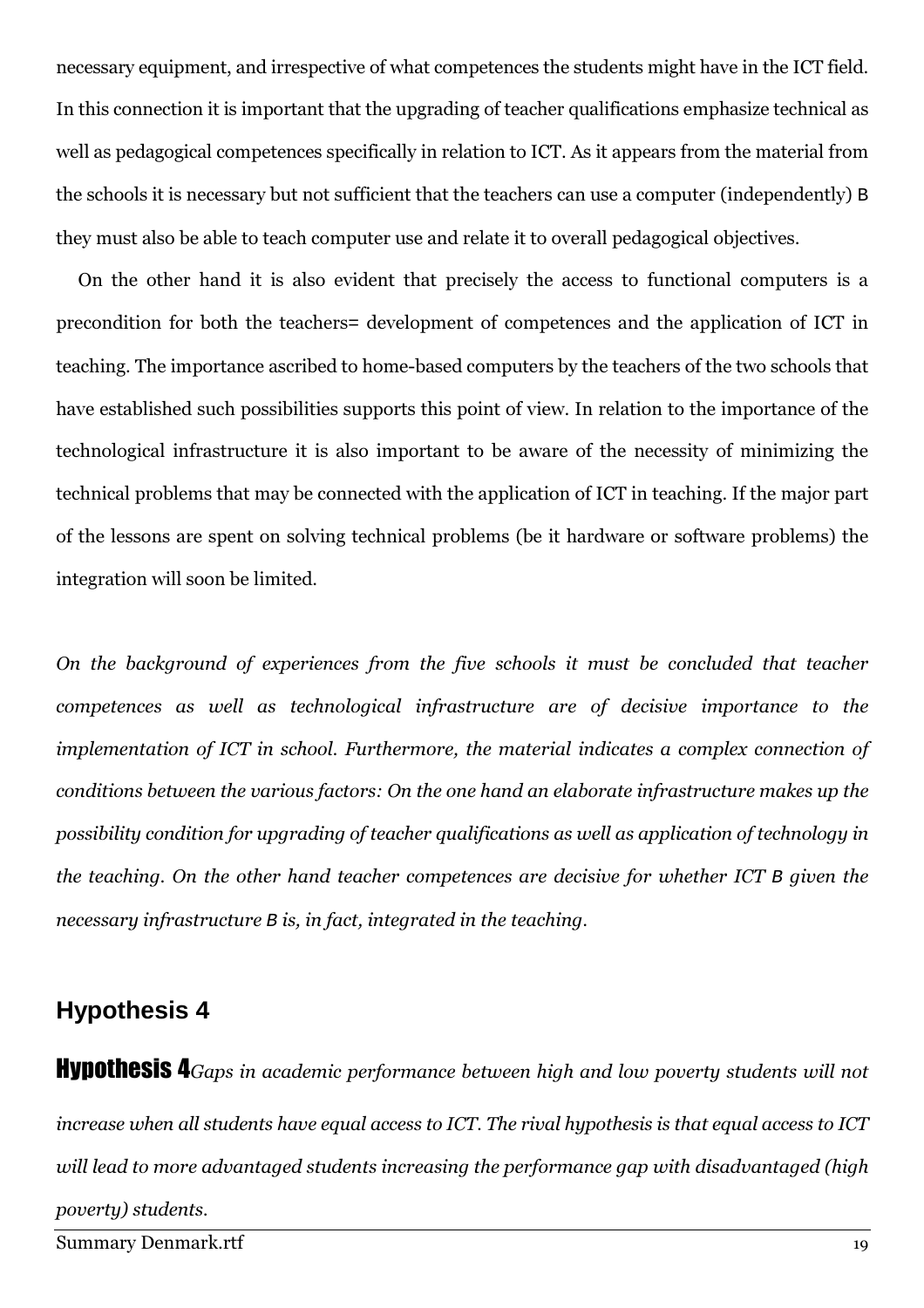The Danish school culture in general is characterized by a democratic ethos, which makes it difficult to answer the question about academic benefits derived from the ICT implementation. The teachers are simply reluctant to characterize the students with reference to this background, as doing so, generally will be seen as a categorization inconsistent with the basic values of the Danish school. Thus, it has been impossible within the frames of the study to obtain the necessary information for such categorization; instead we have chosen to deal with the question of academic benefit in relation to an intern evaluation by the school of the students = general performance and academic standards.

Totally, the material from the five schools does not indicate that the access to ICT has a direct influence on *differences* in the students= academic standards. Even though certain statements and observations indicate that primarily the highly performing students benefit from ICT, while others, quite contrary to this, suggest that the academically weakest students benefit especially from the access to ICT, the main impression is that technology offers potentials which, in principle, may be useful to all students. Primarily these potentials are seen in relation to:

- X increased differentiation of teaching B implying more consideration for the individual student=s specific prerequistes,
- X more variation in teaching B implying an offer of education, which, potentially, will motivate and involve students with different approaches to learning, and
- X application of word processing programmes which, generally, make the writing process easier to grasp for the students and offer them the possibility of preparing a more homogeneous and nicelooking product.

However, it is often emphasized that this is a question of precisely potentials of the application of ICT and that a realization of such possibilities will demand that technology is used with care B meaning both technical and pedagogical insight.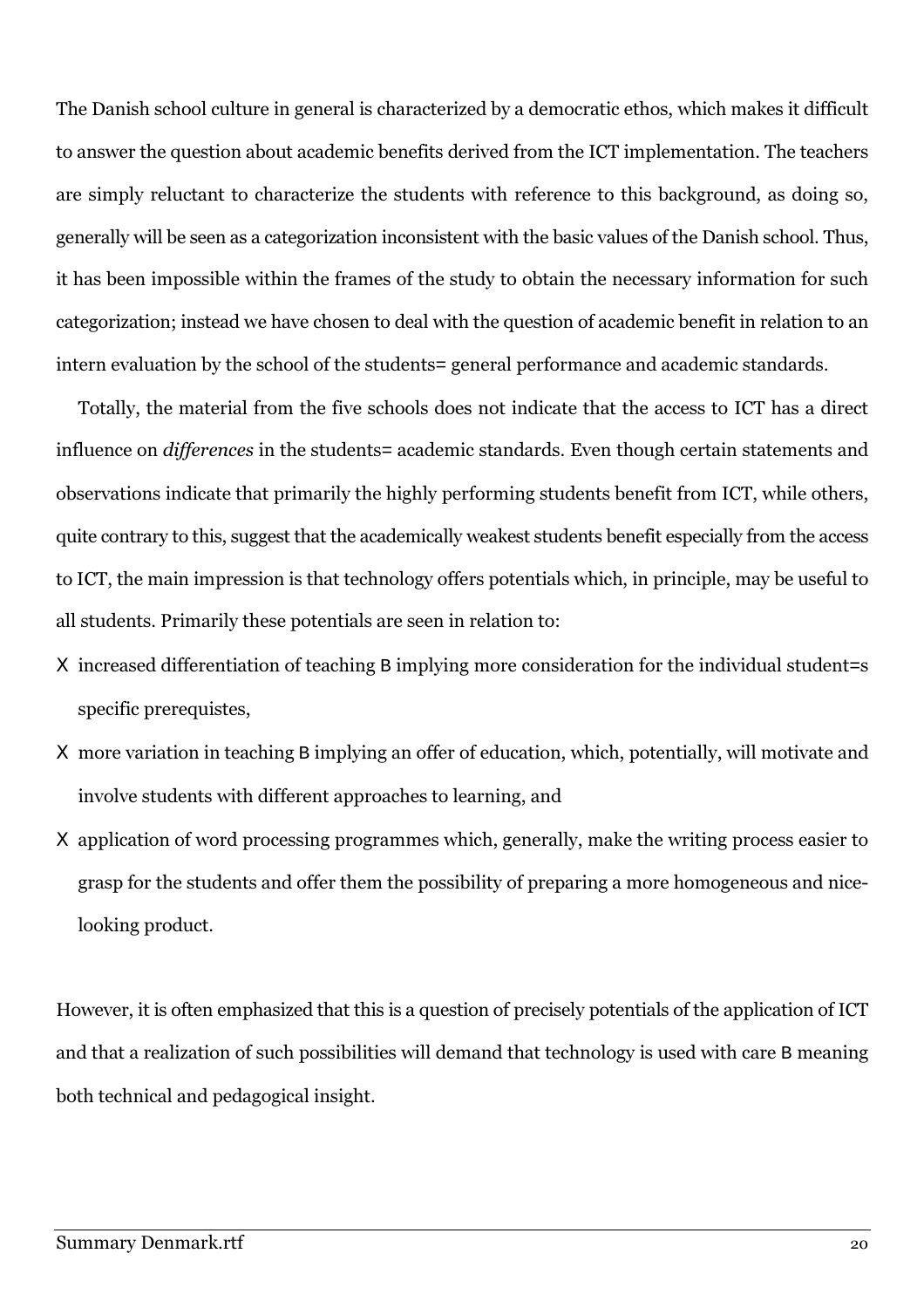On this background we must conclude that equal access to ICT has no systematic influence on differences in the academic standards of highly performing and not so highly performing students. To a wide extent it is the concrete pedagogical application of ICT which decides whether certain student groups profit especially from the use of ICT, or all students are given the possibility of using the technology constructively in accordance with their own prequisites.

## **Hypothesis 5**

**Hypothesis 5** Successful implementation of ICT will lead to the same or higher academic standards in spite of the low quality of many ICT materials. Academic standards are a function of teacher and school expectations and not of the standards of textbooks, ICT materials, and the like. The alternative hypothesis is that ICT use will lead to a lowering of academic standards as students spend more time on marginally beneficial searches and in browsing poor quality Web and courseware content.

Originally, the question whether the students = academic standards are primarily influenced by the expectations with which the school and the teachers meet their performance in connection with ICT. or it is rather the quality of ICT-related teaching material that decides the achievement level, has been the crux of Hypothesis 5 and the rival assumption. During the study a new version of the wording of the hypothesis was prepared by OECD/CERI:

Successful implementation of ICT will lead to the same or higher academic standards regardless of the quality of the ICT materials. Academic standards are a function of teacher and school expectations and not of the standard of textbooks, ICT materials and the like. The alternative hypothesis is that ICT will lead to a lowering of academic standards because teachers will demand lower quality work when it is done via the Web or other electronic procedures.

In this wording it is implicitly assumed in the rival hypothesis that teacher expectations have a decisive influence on the students= academic standards, and the question is whether the teachers lower their expectations to the students= work because ICT is involved.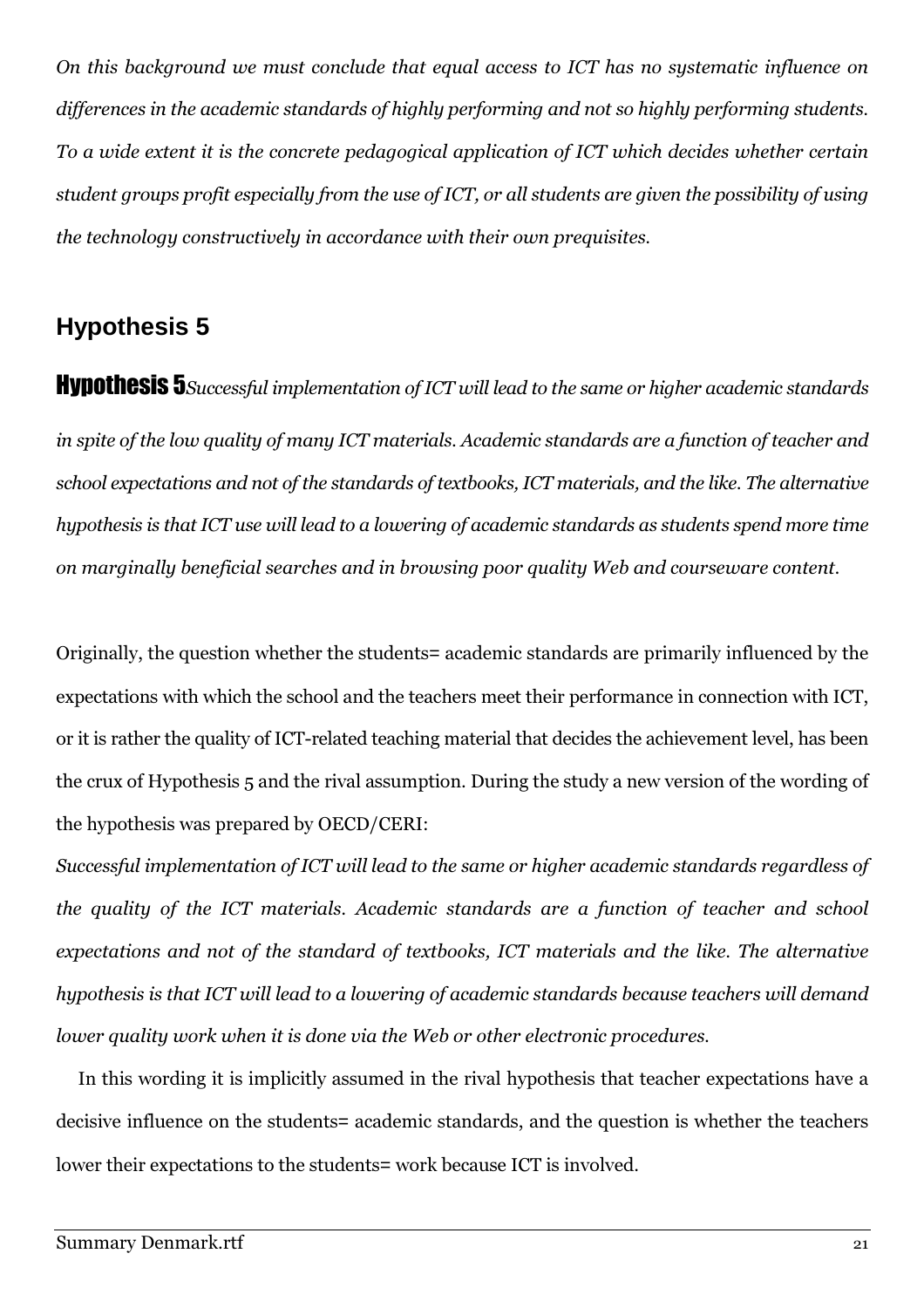Dealing with the material from the five schools we have emphasized the examination of what factors the individual schools consider decisive for the students= academic standards; how they find the quality of ICT-related teaching materials; whether there are signs of a generally decreased academic standard in connection with the use of ICT, and whether the teachers tend to lower their expectations to the students = performance in connection with the use of technology.

As regards the first question the material indicates that at all the schools teacher expectations to student performance are considered of great importance to the academic standards. This is reflected a.o. in the school curriculum prepared by the individual schools. However, teacher expectations are one of several decisive factors influencing the academic standards, and the quality of teaching materials must also be considered an important element in this connection. However, the schools are generally very attentive to this and set up demands on the quality of the material applied, so that in practice it will not be decisive for the students = benefit from the teaching. Also the schools are aware of the fact that an inexpedient use of ICT on the part of the students may lead to a lowering of the academic standard. In general the schools attempt to prevent this by instructing the students in the possibilities and limitations of ICT, and on the whole to make them conscious about the characteristics of the media, the ethical aspects of its use etc. Thus, it is demonstrated that in connection with ICT use the teachers do not lower their demands on their own teaching and on the students= academic standards.

**Notes** 

<sup>1.</sup> Cf. For instance: Christensen, Allan (ed.): Den lærende organisations begreber og praksis: læring B refleksion B ændring. Aalborg: Aalborg University Press, 1998. Senge, Peter M.: Den femte disciplin: den **Summary Denmark.rtf** 22